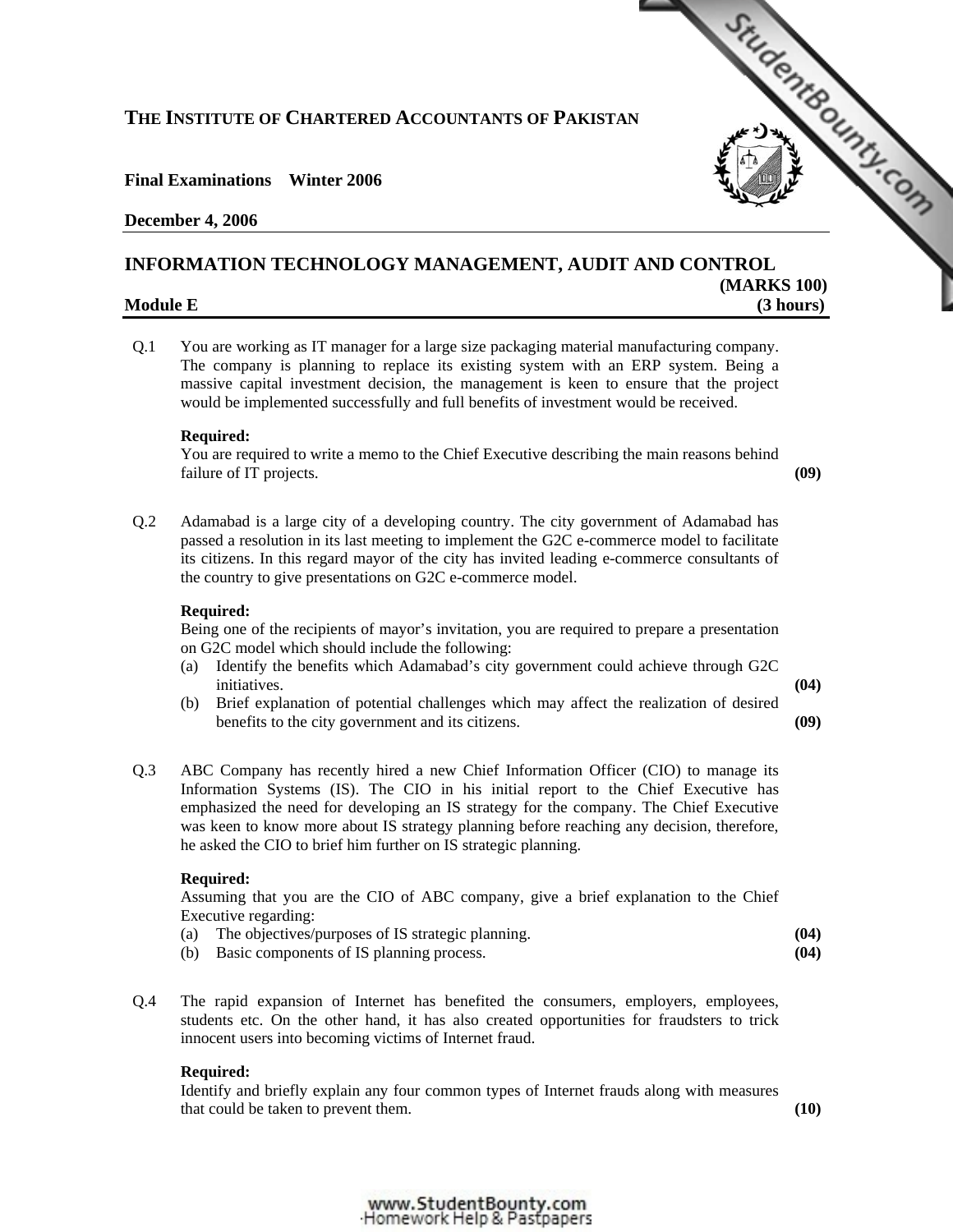Q.5 You are working as IT manager at a leading consumer goods manufacturing organization. Your department is involved in developing and maintaining custom-made software solutions for various business areas of the company. Due to nature of its work, the work-load at the department is intense and competition for rewards and recognition is fierce. Recently, staff turnover of the department has increased substantially and the company has hired a consultant to investigate this sudden increase in staff turnover.

 The consultant, in his report, has emphasized the need for performance measurement of all IT operations in general and specifically the following IT processes using key performance indicators (KPIs):

- (i) IT Strategic Planning (ii) Management of IT Investment (iii) Communication of management aims and directions (iv) Human resource management of IT personnel
- (v) Procurement of IT resources (vi) Change management of IT operations and processes

### **Required:**

You have been asked by the management to apprise them on the following:

- (a) Key performance indicators (KPIs) and their characteristics. **(04)**
- (b) In each of the processes (i) to (vi) mentioned above, identify two relevant KPIs for performance measurement. **(06)**
- Q.6 AceTel is a mobile phone service provider. The company has been expanding its user network aggressively, based on solid support of its IT infrastructure. The company is conscious of the role its human resources can play in the success of its business plans and ensures that the staff is fully trained and is apprised of best practices in all areas of operations. A similar initiative has been planned regarding end-user computing security.

### **Required:**

 As Chief Information Officer of the company, you have been asked to devise information security guidelines for the internal end-users of the company's information systems, clearly explaining what measures should be undertaken and those which should be avoided. **(12)**

- 
- Q.7 Secure Insurance Company Limited (SICL) is a general insurance company with nation wide presence. You have recently joined SICL as head of its IT operations. During your orientation you found that SICL has implemented adequate IT security measures in all areas of IT operations. However, you were surprised to learn that disaster recovery preparations of SICL have been termed unsatisfactory by the auditors in their last report, as the disaster recovery plan (DRP) had never been tested. Though the auditors had asked to arrange testing of DRP three months ago, it has not been done yet. When you pointed out the auditors' remarks to the Chief Financial Officer of SICL and suggested immediate testing of DRP, he agreed with your suggestion. However, he advised you to prepare a briefing on this issue for the Chief Executive and apprise the management, before testing the DRP.

### **Required:**

| You are required to prepare a briefing, explaining the following: |      |
|-------------------------------------------------------------------|------|
| (a) Purpose of disaster recovery testing.                         | (02) |

- (b) At least four types of methods generally used for testing disaster recovery plans. **(06)**
- Q.8 Solvent (Pvt.) Limited (SPL) is a bulk data entry solution provider which provides services to various public and private sector organizations. Recently the management of SPL conducted an in-house quality assurance exercise over controls and procedures followed in providing services to the clients. In his briefing to the board, on quality assurance exercise, the Chief Executive (CE) of SPL has termed it satisfactory. However, to enhance clients'